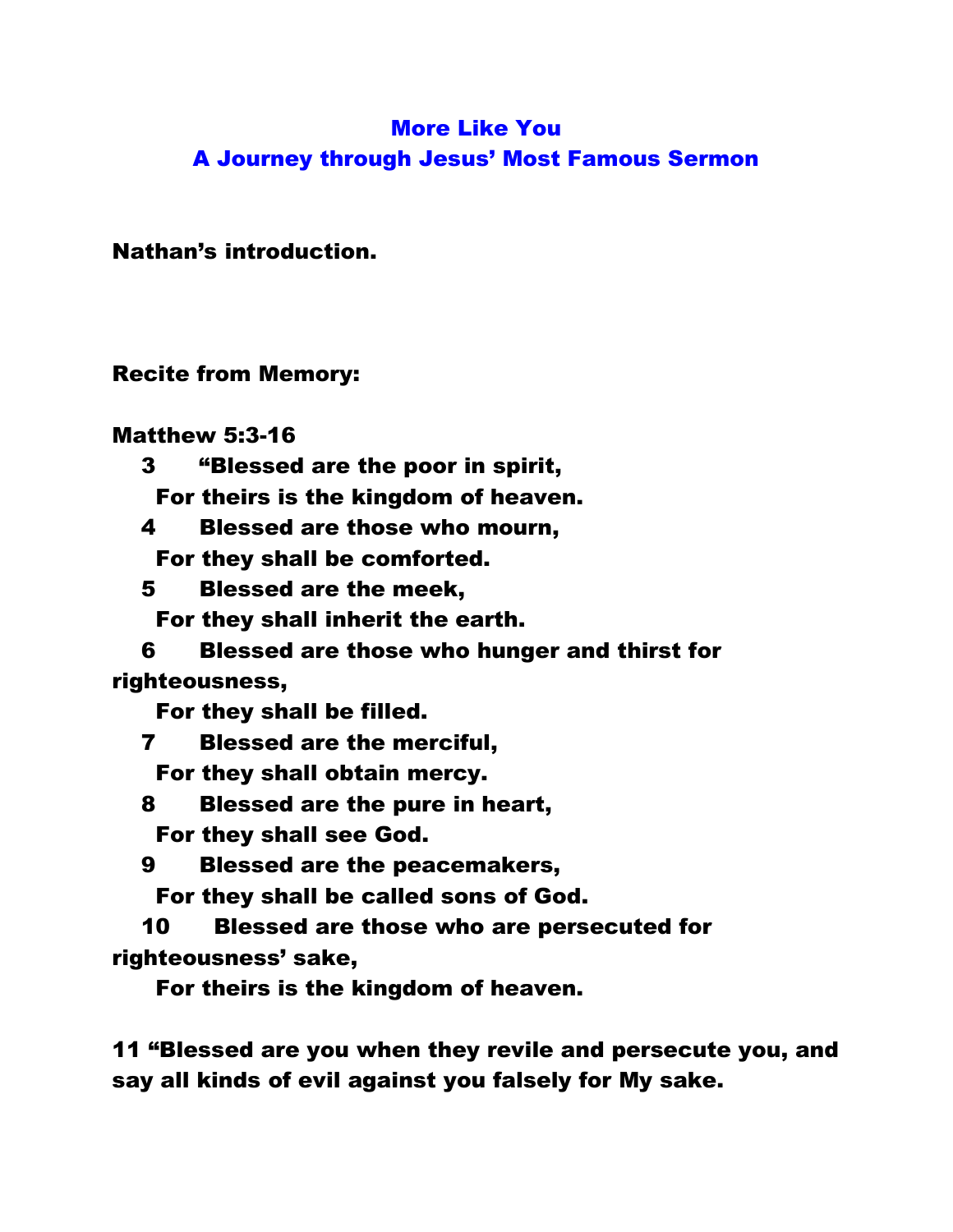12 Rejoice and be exceedingly glad, for great is your reward in heaven, for so they persecuted the prophets who were before you.

13 "You are the salt of the earth; but if the salt loses its flavor, how shall it be seasoned? It is then good for nothing but to be thrown out and trampled underfoot by men. 14 "You are the light of the world. A city that is set on a hill cannot be hidden. 15 Nor do they slight a lamp and put it under a basket, but on a lampstand, and it gives light to all who are in the house. 16 Let your light so shine before men, that they may see your good works and glorify your Father in heaven.

Let's pray.

What you just heard is the introduction to Jesus' most famous sermon. It is the sermon on the mount. If you have your Bible with you, and I hope you do, open to this introduction by turning to Matthew 5.

The sermon on the mount is not only Jesus most famous sermon, but it is the most extensive sermon of Jesus we have recorded in our Bibles. It spans three chapters: Matthew 5, 6, & 7. The introduction to this sermon is known as the beatitudes. The beatitudes are the series of statements that begin with "blessed are those" in Matthew 5:3-12.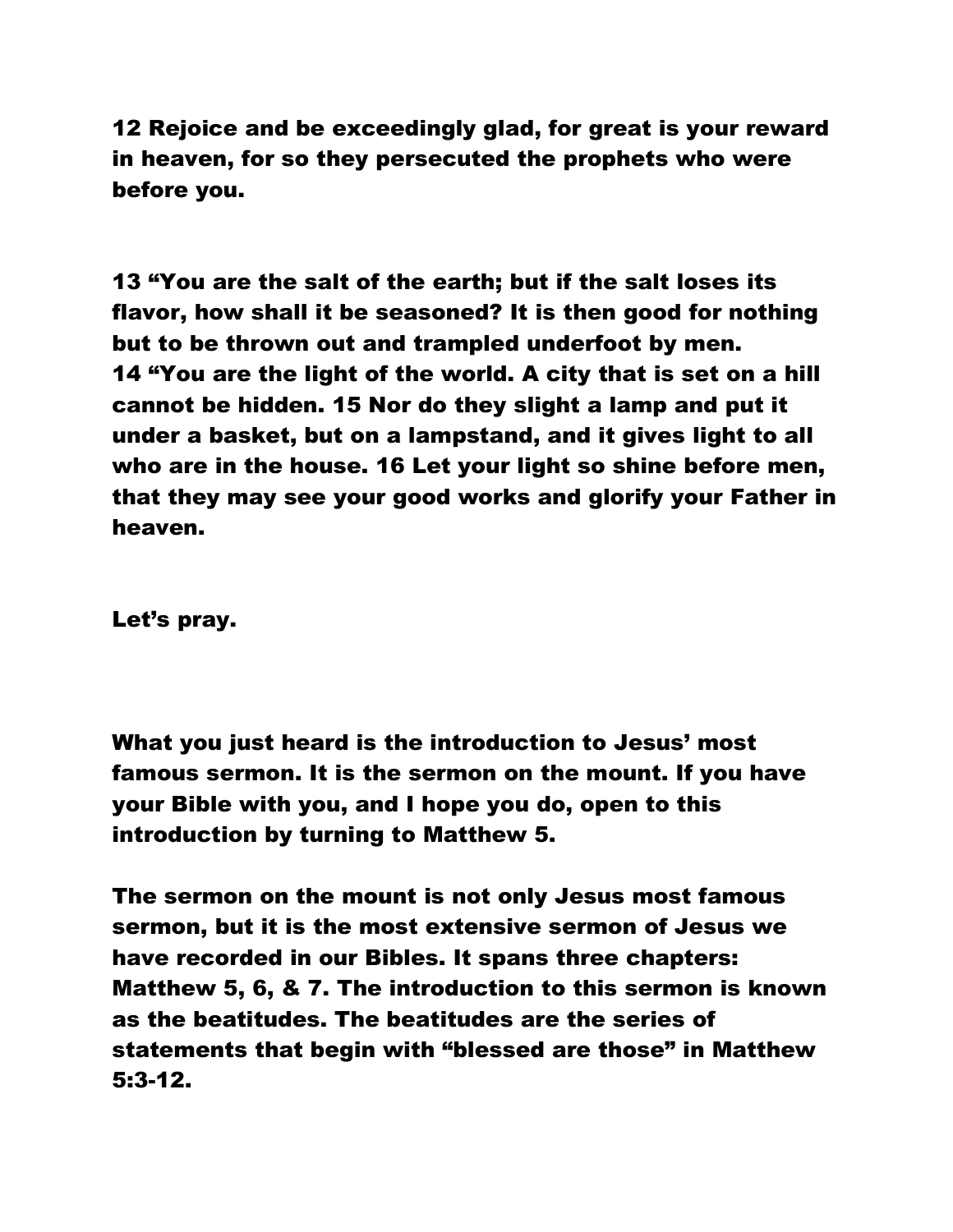The beatitudes set the stage for the rest of Jesus' sermon. Throughout the sermon on the mount, Jesus illustrates these beatitudes in several different ways.

There are nine beatitudes. Over the next several weeks, we will look at about one beatitude each week and consider how Jesus illustrates this beatitude in His sermon. Then we will look beyond His sermon and see how each beatitude can be seen in what Jesus taught, in the way He lived, in the way His disciples lived, and in what His disciples taught others.

What I am saying is that these beatitudes tell us a lot about the life of God and what it looks like for His life to be lived in a person.

Next week, we will look at the first beatitude. Before we do, we need to pause and focus on this setting of the sermon on the mount. We need to consider Jesus as Teacher. Jesus is known as a great teacher. We need to consider the intent of Jesus' teaching; what He hoped His words and His teachings would accomplish in His disciples… and that includes us.

Matthew 4:18 tells us that, in the earliest days of His ministry, Jesus was already traveling to different cities to teach.

In Matthew 5:1-2, the context for the sermon on the mount is set. It is right there in your Bible. The gospel writer says,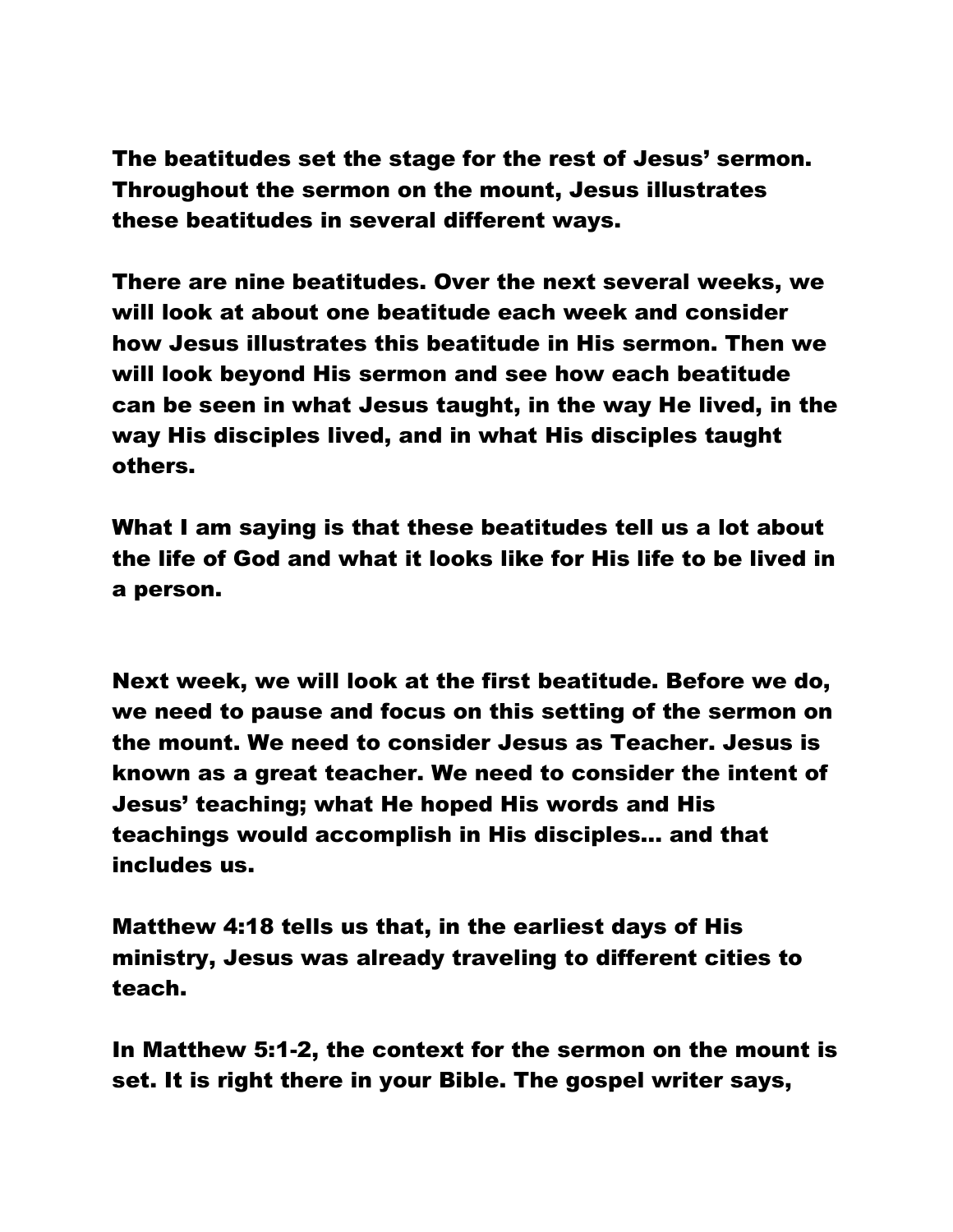Matthew 5:1-2 1 Seeing the crowds, he went up on the mountain, and when he sat down, his disciples came to him. 2 And he opened his mouth and taught them, saying:

We shouldn't breeze by this context of Jesus' most famous sermon. Jesus saw the crowds, and His response was to teach. Why is that? Why did Jesus respond to the crowds with teaching? What was Jesus' intent in teaching? What did He hope His teaching would accomplish?

To really appreciate this sermon, we should not start by looking at the sermon itself. We should start by looking at the Teacher, the Great Teacher, Jesus.

This morning, we will consider these three things about Jesus as Teacher…

- 1. The humanity of Jesus Jesus as Jewish Rabbi
- 2. The deity of Jesus Jesus as the Godman
- 3. The call of Jesus a call to "Follow Me"

# Body

# 1. The Humanity of Jesus – Jesus as Jewish Rabbi

Jesus is 100% man. As a man, Jesus chose to take on the title of a Jewish Rabbi. He was known by others as Rabbi,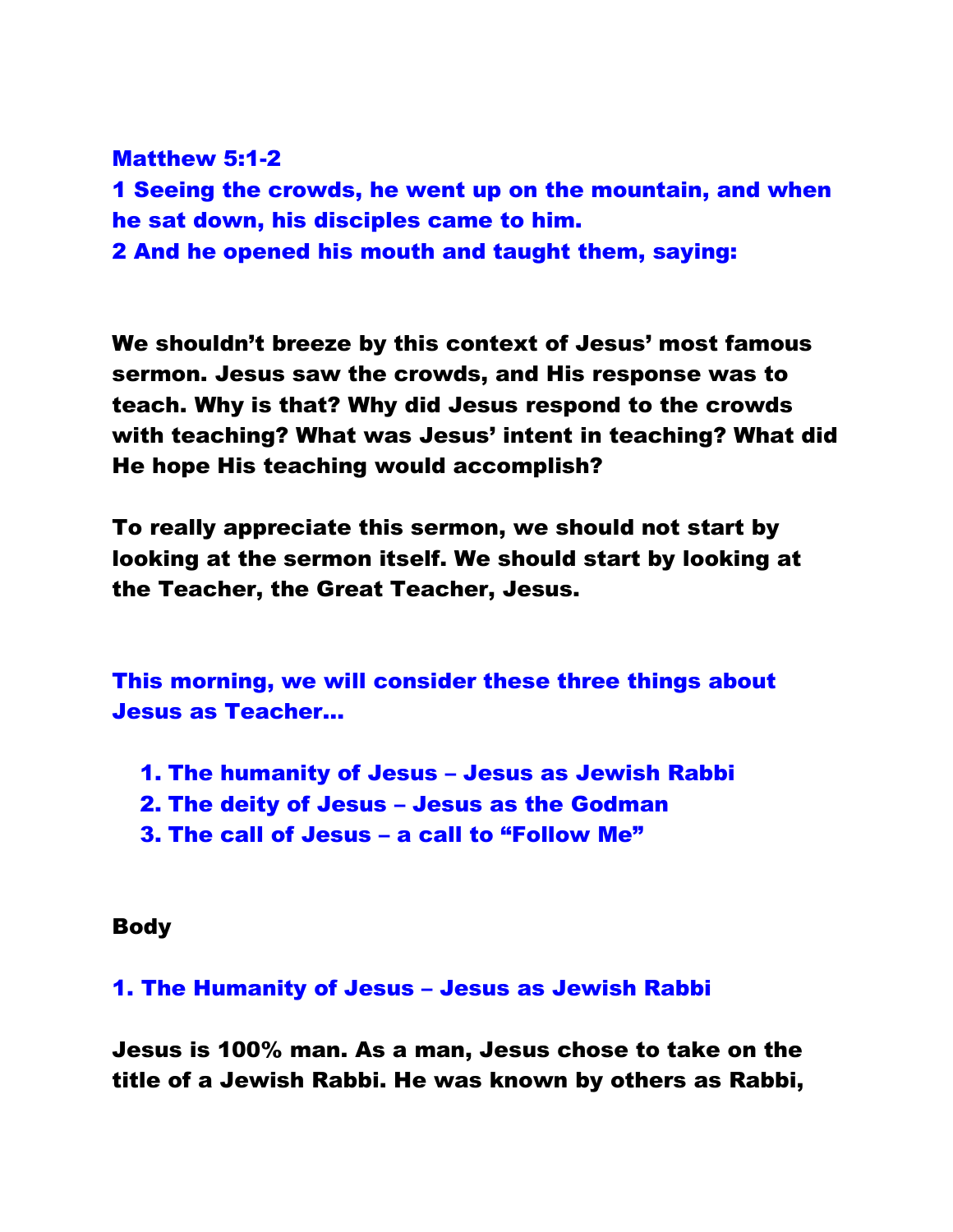which means "teacher." He did not have to take on this title, but He chose to take on this title.

Jesus was not the only Jewish Rabbi in His day. The rabbinical tradition was well established. The Jewish Rabbis of Jesus' day were known as teachers. The common practice was for Rabbis to formulate a set of teachings based on God's law that they would share with their students, their disciples. Some Rabbis honored God's law better than others in their teaching. A Rabbi's fame would grow as his teachings became more famous.

The desire of a Jewish Rabbi was that their teachings would not only be heard, not only be accepted as true, but that their teachings would transform the lives of their students, their disciples. In this way, the life of that Rabbi was perpetually multiplied through the lives of their students. The more people who followed their teachings, the greater their impact and legacy.

As a Jewish Rabbi, Jesus desired that His teaching would have this kind of impact on people. Consider what Jesus said about His teachings…

# Luke 6:40

A disciple is not above his teacher, but everyone when he is fully trained will be like his teacher.

Matthew 7 (end of sermon, solid rock)

Clearly, Jesus did not want His teachings to fall on deaf ears. Jesus desired that His teachings not only be heard, not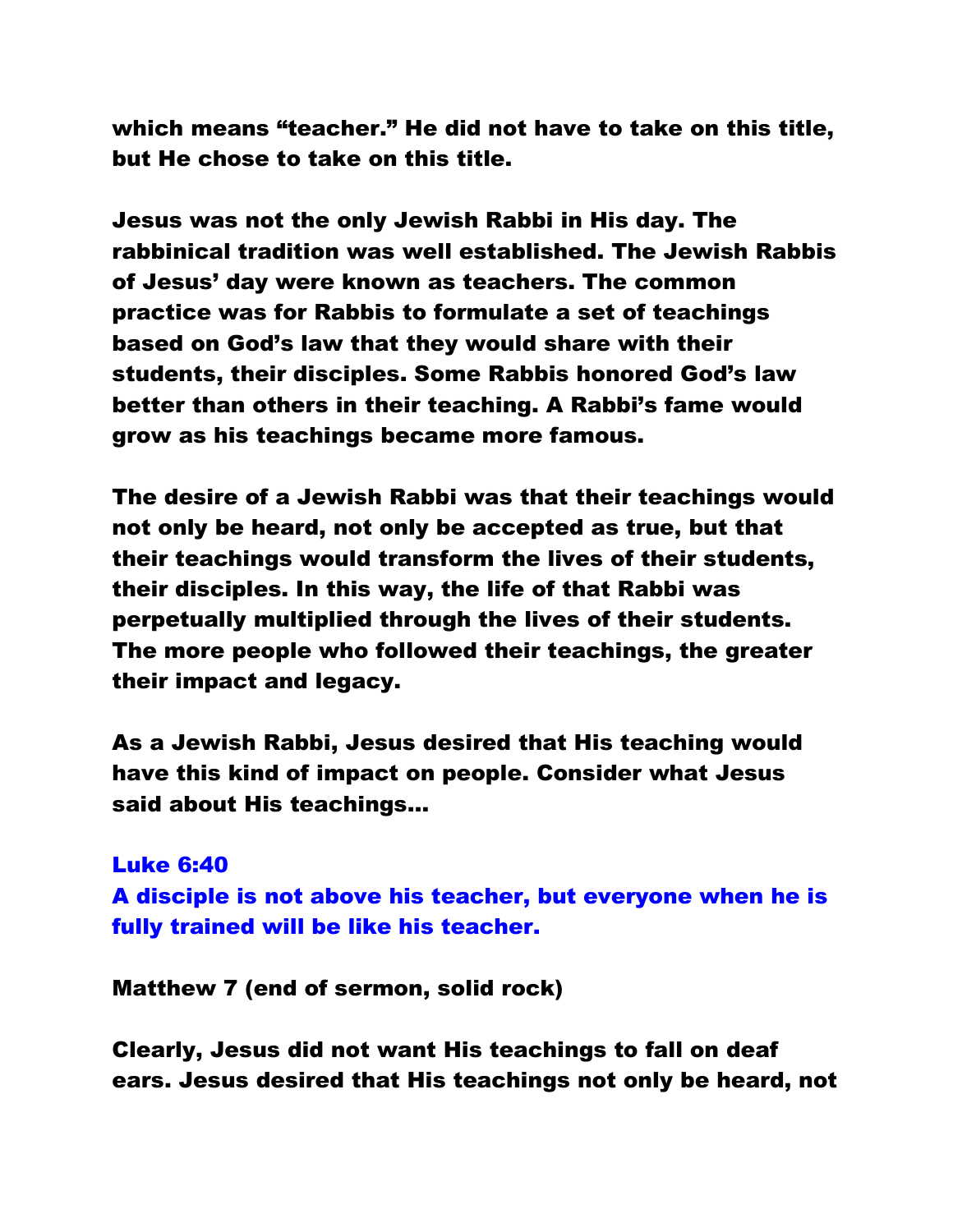only be accepted as true, but that His teachings would transform the way people lived.

Do you realize that Jesus desires that for you? That His teachings would transform the way you live? That through hearing, accepting, and following His teachings, that His life would be multiplied in you?

# Matthew 28:19-20

19 Go therefore and make disciples of all nations, baptizing them in the name of the Father and of the Son and of the Holy Spirit, 20 teaching them to observe all that I have commanded you. And behold, I am with you always, to the end of the age."

Jesus is 100% man. In His humanity, He was a Jewish Rabbi. As a Jewish Rabbi, Jesus desired that His WORDS would transform the lives of His disciples.

### 2. The deity of Jesus – Jesus as the Godman

Jesus was a Jewish Rabbi, but He is unlike any other man or Rabbi who has ever lived. Because Jesus is not just 100% man, the Bible teaches that Jesus is 100% God.

#### John 14:8-10

8 Philip said to him, "Lord, show us the Father, and it is enough for us." 9 Jesus said to him, "Have I been with you so long, and you still do not know me, Philip? Whoever has seen me has seen the Father. How can you say, 'Show us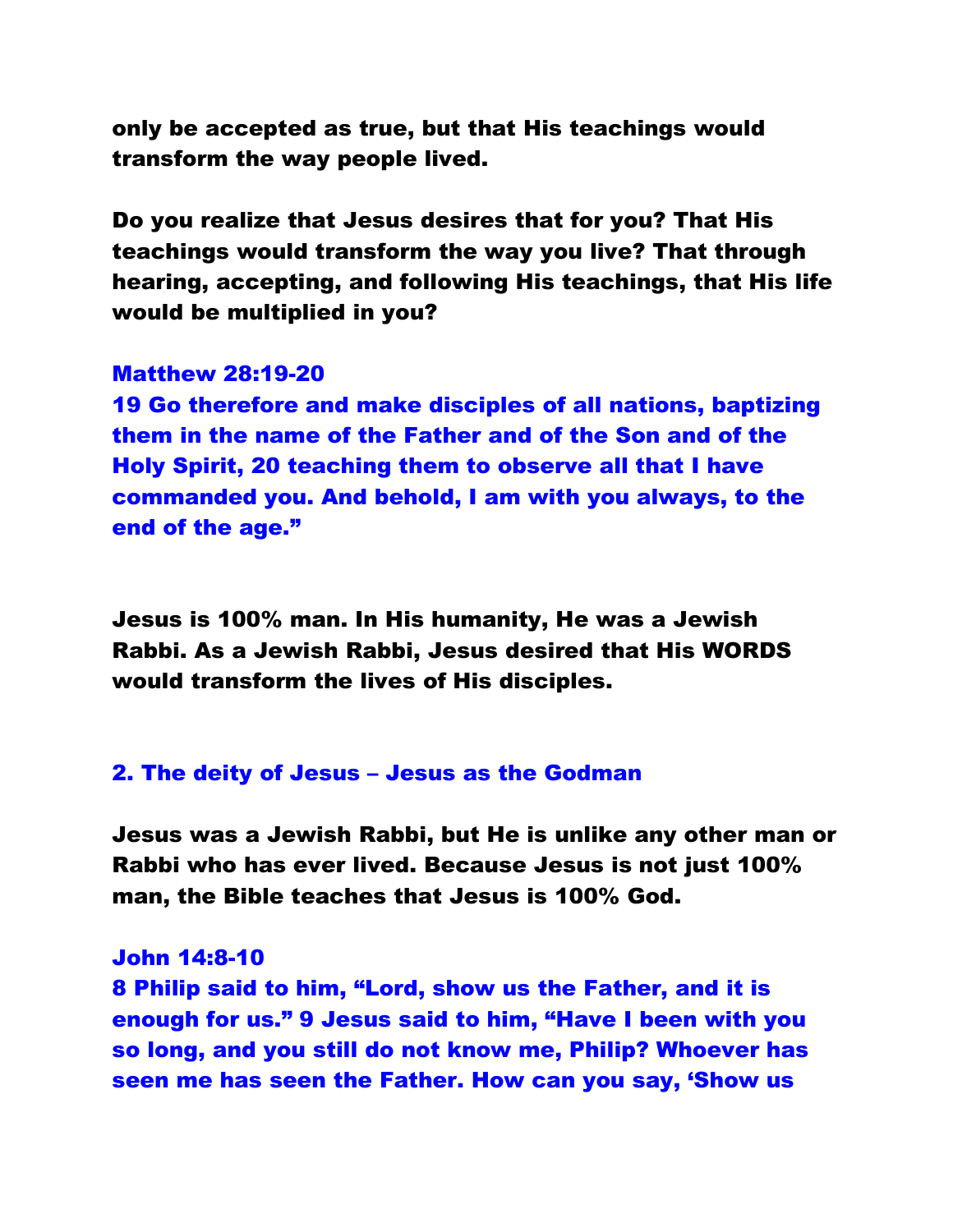the Father'? 10 Do you not believe that I am in the Father and the Father is in me? The words that I say to you I do not speak on my own authority, but the Father who dwells in me does his works.

Colossians 1:15, 19 15 He [Jesus] is the image of the invisible God, the firstborn of all creation… For in him all the fullness of God was pleased to dwell

Because He is God, Jesus' teachings are entirely unique. They carry power and authority. In fact, after Jesus finished preaching the sermon on the mount, listen to how the people responded to His teachings…

#### Matthew 7:28-29

28 And when Jesus finished these sayings, the crowds were astonished at his teaching, 29 for he was teaching them as one who had authority, and not as their scribes.

He taught with authority because He did not just teach as a man, Jesus taught as God. The very words of Jesus are the very words of God. His life is the very life of God. He is the Word of God made flesh.

# John 1:1 In the beginning was the Word, and the Word was with God, and the Word was God.

Jesus said He did not say anything accept what He heard the Father say (John 12:49). Jesus said He did not do anything accept what He saw the Father doing (John 5:19).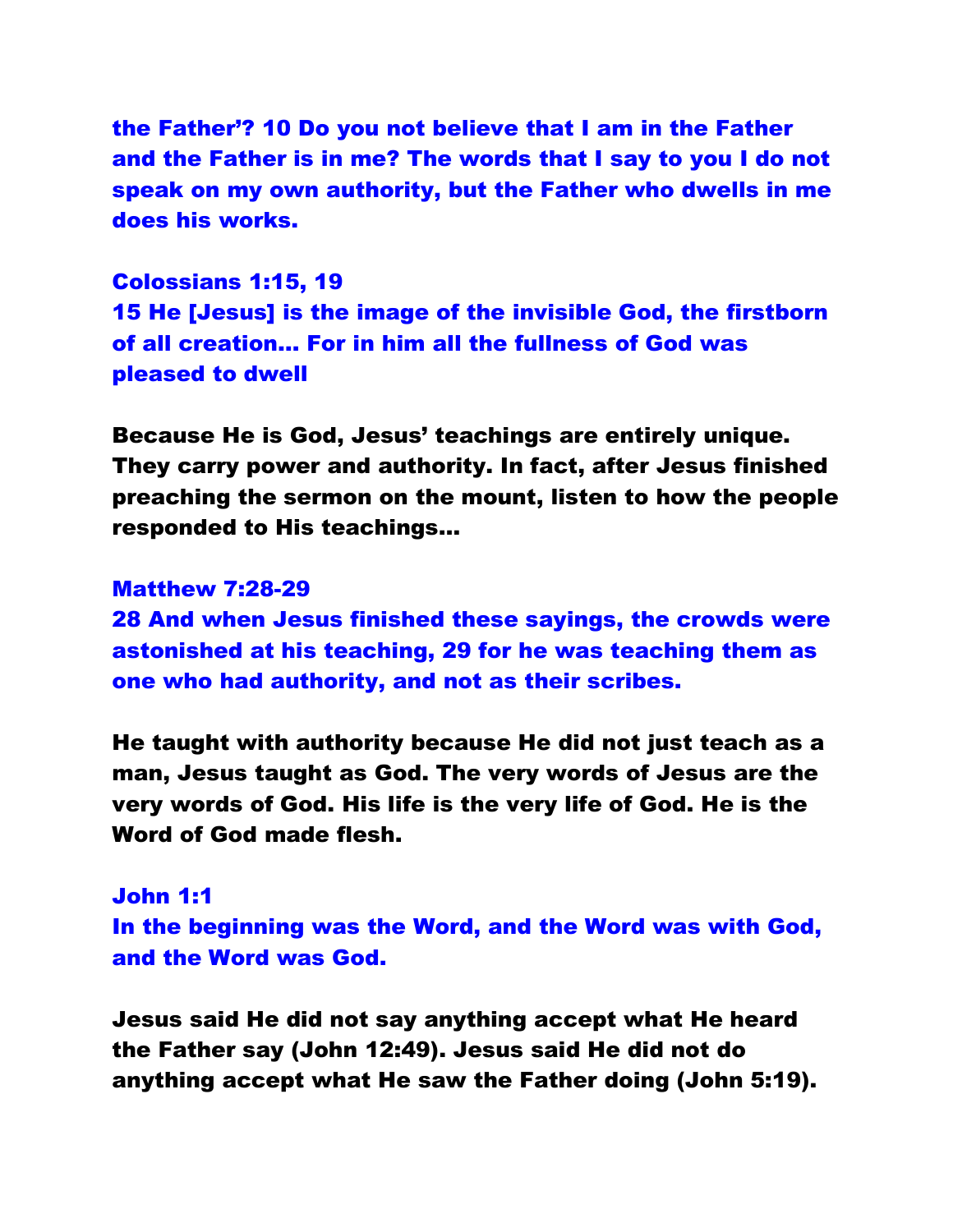As a Jewish Rabbi, Jesus desired that His teachings would transform the way His we live. But as the Godman, the words and example of Jesus are the very words and life of God in human flesh. He is the very image of the invisible God. In Him all the fulness of God was pleased to dwell. Jesus the Godman is our example for what the life of God looks like when it is lived out in a person. His intent is that His words and His example would transform the way we live. He wants us to become More Like Him.

## 3. The Call of Jesus – "Follow Me"

If the words and example of Jesus are the words and example of God, what does it take for us to become More Like Him? Practically speaking, what does it take for our lives to be transformed into the image of Jesus?

There is a famous call of Jesus in Matthew 4:19. It is Jesus' call to His first disciples. We know this verse very well in our church because this is the verse we use as the foundation for our definition of a disciple. If you know this verse, quote it with me.

Matthew 4:19 Jesus said, "\_\_\_\_\_\_\_\_\_\_\_\_\_\_\_\_\_\_\_\_\_\_\_\_\_\_\_"

We are familiar with this phrase, "Follow Me." But did you know that this is not the first time this phraseology is used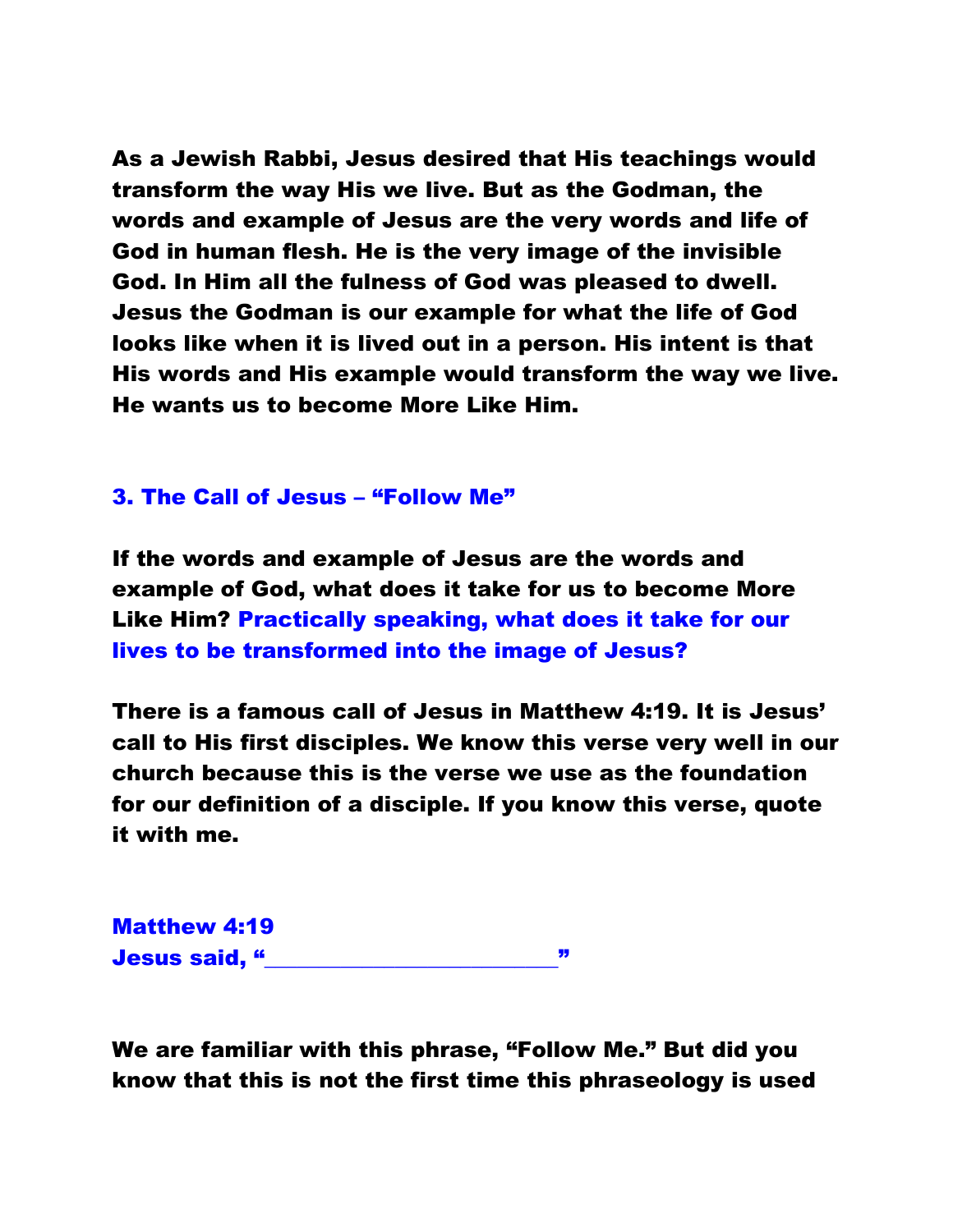in the Bible? To find the first time it was used, you have to go back to Jeremiah 2:2, when Yahweh was talking to His people, Israel…

Jeremiah 2:1-2 2 The word of the Lord came to me, saying, 2 "Go and proclaim in the hearing of Jerusalem, Thus says the Lord,

"I remember the devotion of your youth, your love as a bride, how you followed me in the wilderness, in a land not sown.

God, the ONE TRUE GOD, Yahweh, was the first to use this phrase, "Follow Me." That phrase literally means "to draw close, to cling to, to walk with, to become like." God was calling His children, Israel, to draw close to Him, to cling to Him, to walk with Him, to become like. This was a call to proximity. God is not some distant God, our God is a God who calls people into close relationship with Him.

I promise you that Jesus was aware of Jeremiah 2:2 when He used the phrase "Follow ME" to call His disciples. In using this phrase, it was a node to Jesus' divinity. He was calling His disciples to follow Him like Yahweh called Israel to follow Him! It was a call to proximity, to be close to Him.

Jesus knew that our lives were not just going to be transformed into His life by hearing His teaching or even observing His works. His words and example are important, but we would also need His power. That's why Jesus promised He would send us His Holy Spirit to live in us.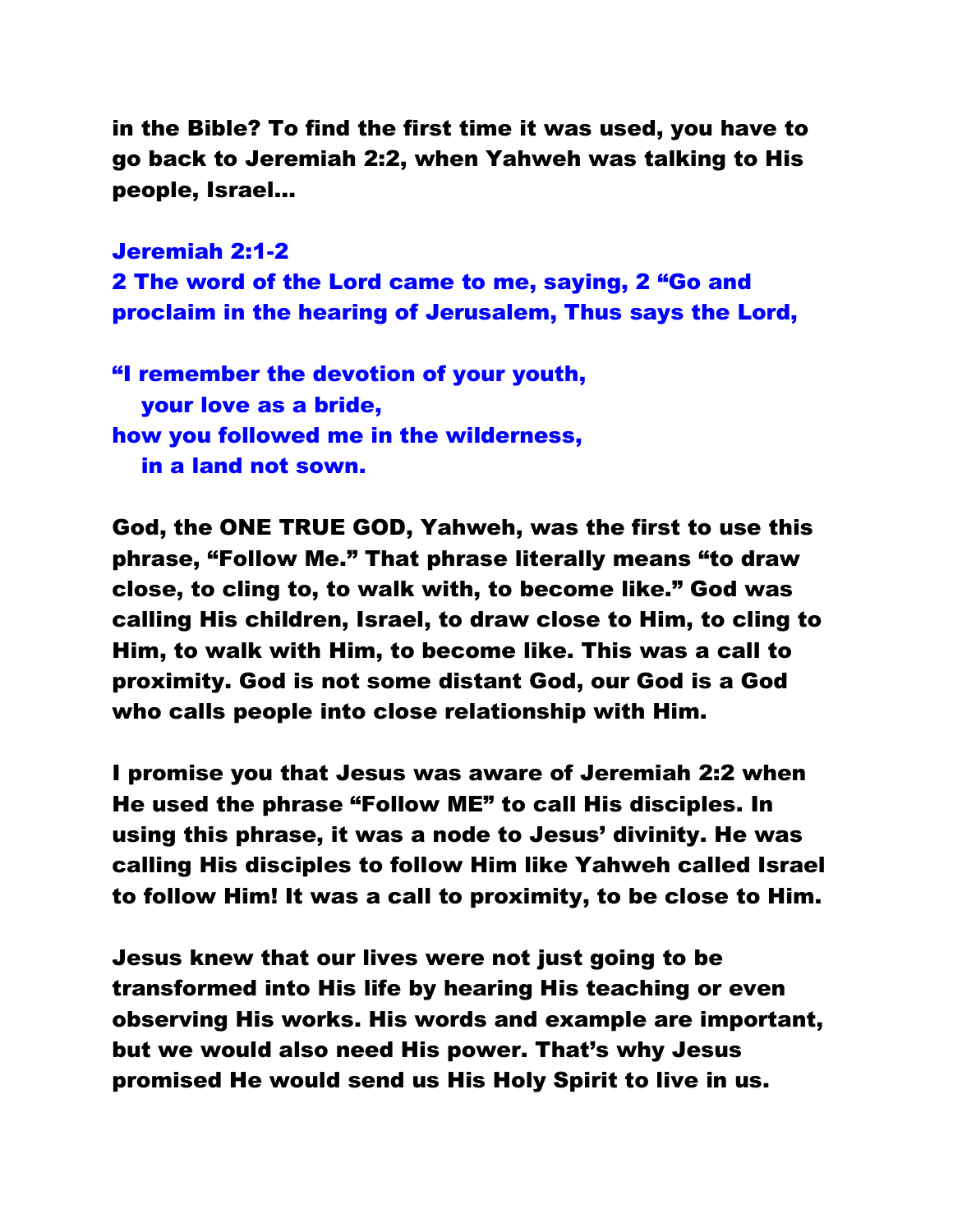Through the Holy Spirit, His words and His life would continually dwell in us…

### John 14:15-17

15 "If you love me, you will keep my commandments. 16 And I will ask the Father, and he will give you another Helper, to be with you forever, 17 even the Spirit of truth, whom the world cannot receive, because it neither sees him nor knows him. You know him, for he dwells with you and will be in you.

Paul affirmed that we are the temple of the Holy Spirit…

1 Corinthians 6:19 Or do you not know that your body is a temple of the Holy Spirit within you, whom you have from God?

The call to "Follow Me" is a call to proximity. It is not just a call to hear His words or to observe His example, it is a call to be so close to Jesus that His life changes our lives. The call of Jesus to "Follow Me" is a call to draw near to Jesus, to cling to Him, to walk with Him, to become like Him.

Do you hear it? Do you hear the call of Jesus? He is calling out, "Follow Me."

Conclusion

The conclusion to this sermon is very simple. What will you do with Jesus?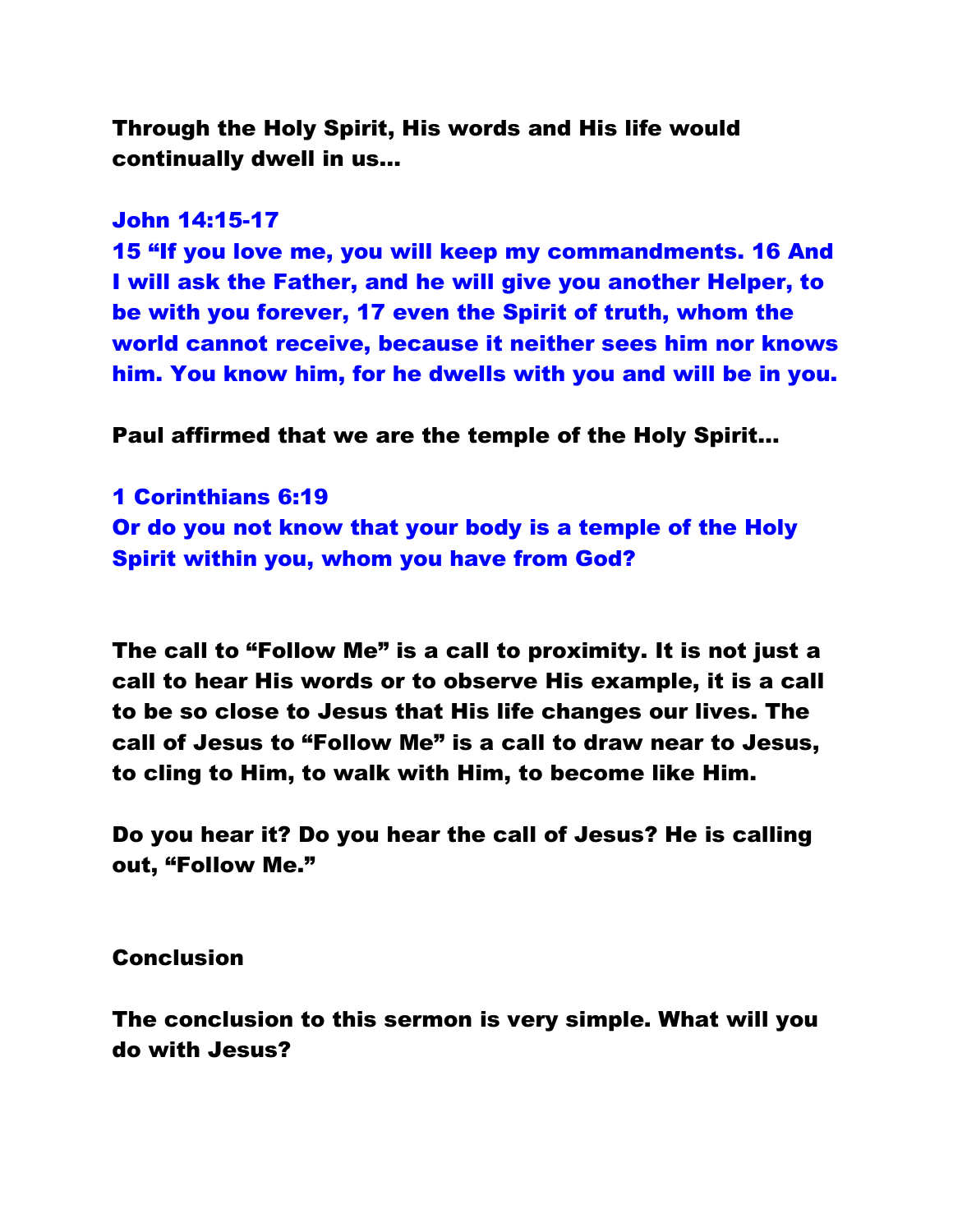Will you treat Jesus as a good preacher? A good moral teacher? A good man? Then His most famous sermon will be lost on you. The power of Jesus' sermon does not start with the content. The power of this sermon begins with the One who is teaching it. Jesus is not JUST a Jewish Rabbi, He is the GODMAN. This sermon is a call to live the Kingdom way.

When Jesus preached the gospel, especially in places like Mark 1, Mark 8, Mark 10… this is what He preached…

- 1. The King is here
- 2. The Kingdom is here
- 3. I'm going to die and shed my blood for your sins
- 4. I'm going to resurrect with power

Jesus' presentation of the gospel was not *just* a call to salvation, it was a proclamation of His kingship. It was a call to follow Him as King. Jesus gave three imperatives that confront us about our response to His gospel…

- 1. Will you repent?
- 2. Will you believe?
- 3. Will you follow Me?

The gospel we preach believe determines the way we live. When we embrace the gospel as Jesus presented it, we fully embrace Jesus as our King. He has the final authority in our lives. What He says and how He lives becomes the final authority for what we believe and practice.